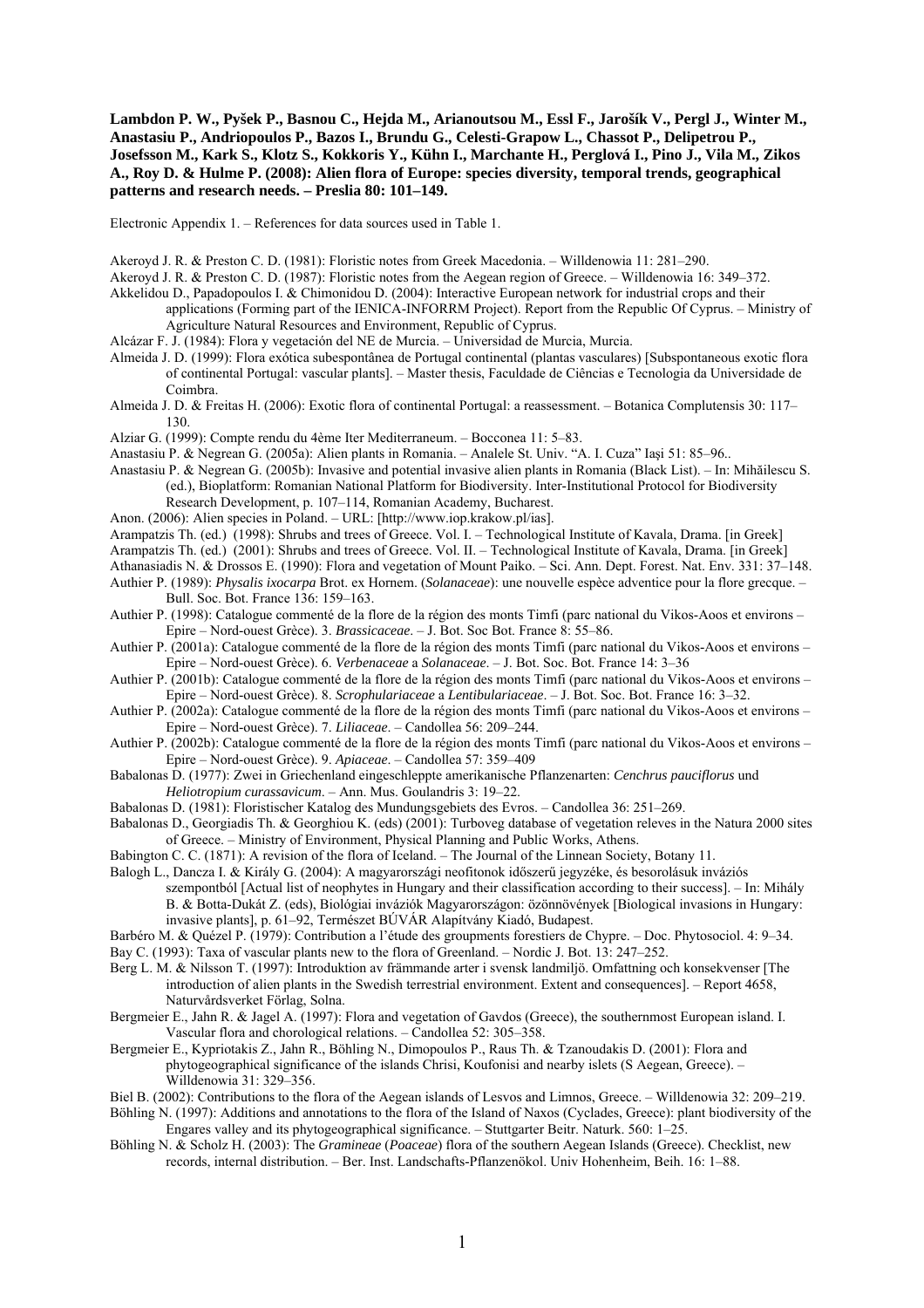Bolós O., Vigo J., Masalles R. M. & Ninot J. M. (2005): Flora manual dels Països Catalans. Ed. 3. [The flora handbook of Catalonian countries]. – Pòrtic, Barcelona.

Boratynski A. & Browicz K. (1996): Trees and shrubs of the Ionian Islands (Greece): a preliminary list. – Arbor. Kórnickie 41: 47–54.

- Boratynski A., Browicz K. & Zielinski J. (1983): Contribution to the woody flora of Greece. Arbor. Kórnickie 28: 7–68.
- Boratynski A., Browicz K. & Zielinski J. (1988): Woody flora of Euboea (Evvoia). Arbor. Kórnickie 33: 13–74.
- Browicz K. (1993): *Nicotiana glauca* and *Solanum elaeagnifolium* (*Solanaceae*): two xenophytes from South America and the history of their spreading in the eastern Mediterranean. – Fragm. Flor. Geobot. Suppl. 2/1: 299–305.
- Browicz K. (1998): Trees and shrubs of Poros (Saronic Gulf, Greece). Arbor. Kórnickie 43: 5–19.
- Browicz K. (2000): Trees and shrubs of the island of Skyros (Northern Sporades, Greece). Bot. Chron. 13: 325–339.
- Brundu G., Camarda I. & Satta V. (2003): A methodological approach for mapping alien plants in Sardinia (Italy). In: Child L. E., Brock J. H., Brundu G., Prach K., Pyšek P., Wade M. & Williamson M. (eds), Plant invasions: ecological threats and management solutions, p. 41–62. Backhuys Publ., Leiden.
- Burton R. M. (1999): Yet more new plants from the East Aegean island of Samos. Ann Mus. Goulandris 10: 45–51.
- Camarda I. (1998): Considerazioni su alcune specie di antica e recente introduzione in Sardegna e loro dinamica di diffusione [Considerations on old and recently introduced plants in Sardinia and on their diffusion dynamics]. – Biocosme Mésogéen 15: 89–108.
- Camarda I. (2001): Ricerca sulle specie vegetali aliene della Sardegna [Invasive alien plants of Sardinia]. Final report on results of the research of the DBEV-Univeristy of Sassari, funded by the Italian Ministry of the Environment, Nature Conservation Service, Rome.
- Campos J. A. & Herrera M. (1997): La flora introducida del País Vasco. Itinera Geobotánica 10: 235–255.
- Carlström A. (1986): A survey of the flora and phytogeography of Rhodos, Simi, Tilos and the Marmaris Peninsula (SE Greece, SW Turkey). – Department of Systematic Botany, University of Lund.
- Carretero J. L. (1989): Flora exótica arvense de la comunidad de valenciana (España). In: Proc. 4th EWRS Mediterranean Symposium, p. 113–114, Valencia.
- Casasayas T. (1989): La flora al·lòctona de Catalunya. Catàleg raonat de les plantes vasculars exòtiques que creixen sense cultiu del EN de la Península Ibèrica. [Alien flora of Catalonia. Catalog of alien vascular plants that grow without cultivation in the NE of the Iberican Peninsula]. – PhD Thesis, Univ. Barcelona, Barcelona.
- Castroviejo S. et al. (eds) (1986–2005): Flora Ibérica: plantas vasculares de la Peninsula Iberica e Islas Baleares. Real Jardín Botánico, CSIC, Madrid.
- Celesti-Grapow L., Alessandrini A., Arrigoni P. V., Banfi E., Bovio M., Brundu G., Cagiotti M., Camarda I., Bernardo L., Conti F., Fascetti S., Galasso G., Gubellini L., La Valva V., Lucchese F., Marchiori S., Mazzola P., Peccenini S., Pretto F., Poldini L., Prosser F., Siniscalco C., Villani M. C., Viegi L., Wilhalm T. & Blasi C. (2008a): The inventory of the non-native flora of Italy. – Plant Biosystems 142 (in press).
- Celesti-Grapow L., Alessandrini A., Arrigoni P.V., Assini S., Banfi E., Barni E., Bovio M., Brundu G., Cagiotti M., Camarda I., Carli E., Conti F., Del Guacchio E., Domina G., Fascetti S., Galasso G., Gubellini L., Lucchese F., Medagli P., Passalacqua N., Peccenini S., Pretto F., Poldini L., Prosser F., Vidali M., Villani M.C., Viegi L., Wilhalm T. & Blasi C. (2008b): Non native flora of Italy: distribution and threats. – Plant Biosystems 142 (in press).
- Chilton L. (2005): Plant list for Cyprus. Additional taxa and taxonomic changes 1997–2004. URL: [http://www.marengowalks.com/cyp.html].
- Chilton L. & Turland N. J. (1997): Flora of Crete: A Supplement. Marengo Publications, London.
- Chilton L. & Turland N. J. (2004): Flora of Crete: Supplement II, Additions 1997–2004. URL: [http://marengowalks.com/fcs.html].
- Christodoulakis D. (1986): Flora and vegetation of Samos island. PhD Thesis, University of Patras [in Greek].
- Christodoulakis D. (1996): The flora of Ikaria (Greece, E. Aegean Islands). Phyton 36: 63–91.
- Christodoulou Ch. S. (2003): The impact of *Acacia saligna* invasion on the autochthonous communities of the Akrotiri salt marshes. – BSc Thesis, University of Central Lancashire.
- Chronopoulos G. & Christodoulakis D. (1996): Contribution to the urban ecology of Greece: The flora of the city of Patras and the surrounding area. – Botanica Helvetica 106: 159–176.
- Chronopoulos G. & Christodoulakis D. (2000): Analysis of the adventive flora of a Greek city: The example of Patras. Botanica Helvetica 110: 171–189.
- Chrtek J. & Slavík B. (1981): Contribution to the flora of Cyprus. Preslia 53: 45–65.
- Chrtek J. & Slavík B. (1994): Contribution to the flora of Cyprus. 3. Fl. Medit. 4: 9–20.
- Chrtek J. & Slavík B. (2000): Contribution to the flora of Cyprus. 4. Fl. Medit. 10: 235–259.
- Colling G. (2005): Red list of the vascular plants of Luxembourg. Ferrantia 42: 1–72.
- Constantinidis Th. (1997): Flora and vegetation of the mountains Gerania, Pateras and Kithairon. PhD Thesis, University of Athens. [in Greek]
- Constantinidis Th. & Yannitsaros A. (1993): *Centranthus macrosiphon* (*Valerianaceae*) naturalized in Greece. Fl. Medit. 3: 279–282.
- Coste H. (1990): Flore descriptive et illustrée de la France, de la Corse et des contrées limitrophes. Blanchard, Paris.
- Cullen J., Alexander J. C. M., Brickell C. D., Edmondson J. R., Green P. S., Heywood V. H., Jorgensen P.-M., Jury S. L., Knees S. G., Maxwell H. S., Miller D. M., Robson N. K. B., Walters S. M. & Yeo P. F. (eds) (2000): The European garden flora. Vol 6. – Cambridge Univ. Press, Cambridge.
- Damanakis M. & Yannitsaros A. (1986): The genus *Pennisetum* (*Poaceae*) in Greece. Willdenowia 15: 401–406.

Boratynski A. & Browicz K. (1993): Contribution to the woody flora of Kefallinia (Ionian Islands, Greece). – Arbor. Kórnickie 38: 7–15.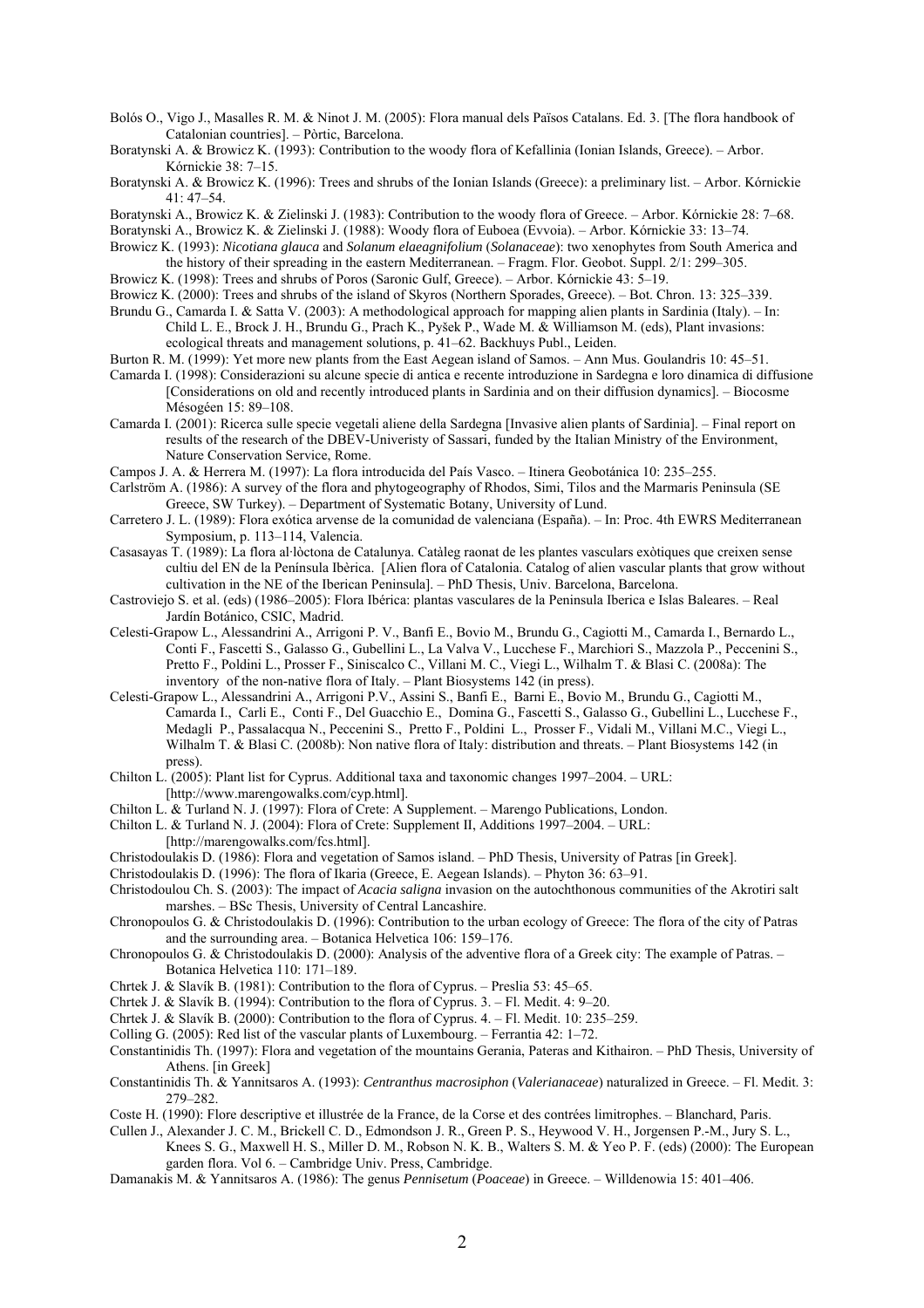- Danin A. (2004): Distribution atlas of plants in the Flora Palaestina area. The Israel Academy of Science and Humanities, Jerusalem.
- Davidsson I. (1967): The immigration and naturalization of flowering plants in Iceland since 1900. Vísindafélag Íslendinga (Societas Scientiarum Islandica), Greinar IV. 3: 1–37.
- Davis P. H. (eds) (1965–2002): Flora of Turkey and the East Aegean Islands, Vols 1.–11. Edinburgh Univ. Press, Edinburgh.

Delipetrou P. (2006): Turboveg Database of vegetation releves in Cyprus. – University of Athens, Athens.

Della A. & Latrou G. A. (1995): New plant records from Cyprus. – Kew Bull. 50: 387–396.

Dufour-Dror J.-M. (2005): Invasive plant species in protected and open areas in the Central District. – The Jerusalem Institute for Israel Studies, Jerusalem.

- Economidou E. (1969): Geobotanical study of the island of Skiathos: phytogeography of North Sporades islands. PhD Thesis, University of Athens. [in Greek]
- Einarsson E. (2006): List of wild plants in Iceland. Icelandic Institue of Natural History in Reykjavík, Iceland.
- Essl F. & Rabitsch W. (eds) (2002): Neobiota in Österreich. Umweltbundesamt GmbH, Wien.
- Fernández C. (1991): Flora de Andalucia. Facultad de Ciencias Experimentales, Jaén.
- Fournier P. (1977): Les quatre flores de la France Corse comprise (Générale, Alpine, Méditerranéenne, Littorale). Editions Lechevalier Sarl, Paris.
- Fremstad E. & Elven R. (1997): Alien plants in Norway and dynamics in the flora: a review. Norsk Geografisk Tidsskrift 51: 199–218.
- Géhu J. M., Costa M. & Uslu T. (1990): Analyse phytosociologique de la végétation littorale des côtes de la partie turque de l'île de Chypre dans un souci conservatoire. – Doc. Phytosociologiques 12: 203–234.
- Georgiades Ch. Ch. (1987): Flowers of Cyprus. Plants of medicine. Ed. 2. Private publication, Nicosia.
- Georgiades Ch. Ch. (1994): The alien flora of Cyprus: taxonomic, floristic, phytogeographic and ecophysiological study. PhD Thesis, University of Athens. [in Greek]
- Georgiades Ch. & Yannitsaros A. (2000): New adventive species of the flora of Cyprus. Second series. In: Kamari G., Psaras G. & Constantinides Th. (eds), Proceedings of the 8th Conference of the Hellenic Botanical Society, October 2000, Patras, p. 112–114, Hellenic Botanical Society, Patras. [in Greek]
- Georgiadis Th. (1983): Contribution a l'étude de la flore et de la végétation de l'île d'Othoni. Candollea 38: 503–539.
- Georgiou O. (1988): The flora of Kerkira (Ionian Islands, Greece). A contribution. Willdenowia 17: 87–101.
- Global Invasive Species Programme (2006): Global Invasive Species Database. URL:

[http://www.issg.org/database/welcome].

- Gojdičová E., Cvachová A. & Karasová E. (2002): Zoznam nepovodných, inváznych a expanzívnych cievnatých rastlín Slovenska 2. [List of non-native, invasive and expansive vascular plants of Slovakia 2]. – Ochrana Prírody 21: 39– 58.
- González E. (1988): Flora alóctona gallega. Universidad de Santiago de Compostela, Santiago de Compostela.
- Greuter W. (1973): Additions to the flora of Crete, 1938–1972. Ann Mus. Goulandris 1: 15–83.
- Greuter W. (1976): The flora of Psara (E. Aegean Islands, Greece): an annotated catalogue. Candollea 31: 191–242.
- Greuter W. (1979): The flora and phytogeography of Kastellorizo (Dhodhekanisos, Greece). 1. An annotated catalogue of the vascular plant taxa. – Willdenowia 8: 531–611.
- Greuter W. (ed.) (1980): Med-checklist notulae 2. Willdenowia 10: 227–232.
- Greuter W., Burdet H. M. & Long G. (eds) (1984–1989): Med-Checklist. Vols 1, 3, 4. Conservatoire et Jardin Botaniques de la Ville de Genève, Genève.
- Greuter W., Matthaes U. & Risse H. (1984a): Additions to the flora of Crete, 1973–1983. I. Willdenowia 14: 27–36.
- Greuter W., Matthaes U. & Risse H. (1984b): Additions to the flora of Crete, 1973–1983 (1984). II. Willdenowia 14: 269– 297.
- Greuter W., Matthaes U. & Risse H. (1985): Additions to the flora of Crete, 1973–1983 (1984). III. Willdenowia 15: 23– 60.
- Greuter W., Pleger R. & Raus Th. (1983): The vascular flora of the Karpathos island group (Dodecanesos, Greece). A preliminary checklist. – Willdenowia 13: 43–78.
- Greuter W. & Raus Th. (1982–2006): Med-checklist notulae 5, 6, 8, 11–13, 15–24. Willdenowia 12: 33–46, 1982 (5); 12: 183–199, 1982 (6); 13: 277–288 (8), 1983; 15: 61–84, 1985 (11); 15: 413–432, 1986 (12); 16: 103–116, 1986 (13); 19: 27–48, 1989 (15); 25: 171–176, 1995 (16); 28: 163–194, 1998 (17); 29: 51–67, 1999 (18); 30: 229–243, 2000 (19); 31: 319–328, 2001 (20); 32: 195–208, 2002 (21); 34: 71–80, 2004 (22); 35: 55–64, 2005 (23); 36: 719–730, 2006 (24).
- Grønlund C. (1881): Islands Flora, indeholdende en Beskrivelse af Blomsterplanterne og de højere blomsterløse Planter, samt en Fortegnelse over de lavere Planter [Iceland's flora, including a description of flowering plants and the higher flowerless plants, as well as a list of the lower plants]. – København.
- Gudžinskas Z. (1997–2005): Conspectus of alien plant species of Lithuania. 1. *Liliopsida* (excluding *Poaceae*); 2. *Poaceae*. 3; *Brassicaceae*; 4. *Asteraceae*. 5. *Boraginaceae*, *Convolvulaceae*, *Cuscutaceae, Hydrophyllaceae, Polemoniaceae, Solanaceae*; 6. *Lamiaceae* and *Scrophulariaceae*; 7. *Apiaceae, Apocynaceae*, *Asclepiadaceae, Caprifoliaceae, Dipsacaceae, Oleaceae, Sambucaceae, Viburnaceae*, and *Valerianaceae*; 8. *Aceraceae, Balsaminaceae, Elaeagnaceae, Geraniaceae, Hippocastanaceae, Linaceae, Lythraceae, Onagraceae, Oxalidaceae, Rutaceae*, and *Vitaceae*; 9. *Cannabaceae, Cucurbitaceae, Euphorbiaceae, Malvaceae, Moraceae, Resedaceae*, and *Tiliaceae*; 10. *Fabaceae*; 11. *Aristolochiaceae, Caryophyllaceae, Fumariaceae, Nyctaginaceae, Papaveraceae, Portulacaceae*, and *Ranunculaceae*; 12. *Amaranthaceae* and *Polygonaceae*; 13. *Chenopodiaceae*; 14. *Crassulaceae, Fagaceae, Grossulariaceae, Juglandaceae, Saxifragaceae*, and *Violaceae*; 15. *Azollaceae, Pinaceae*, and *Salicaceae*; 16.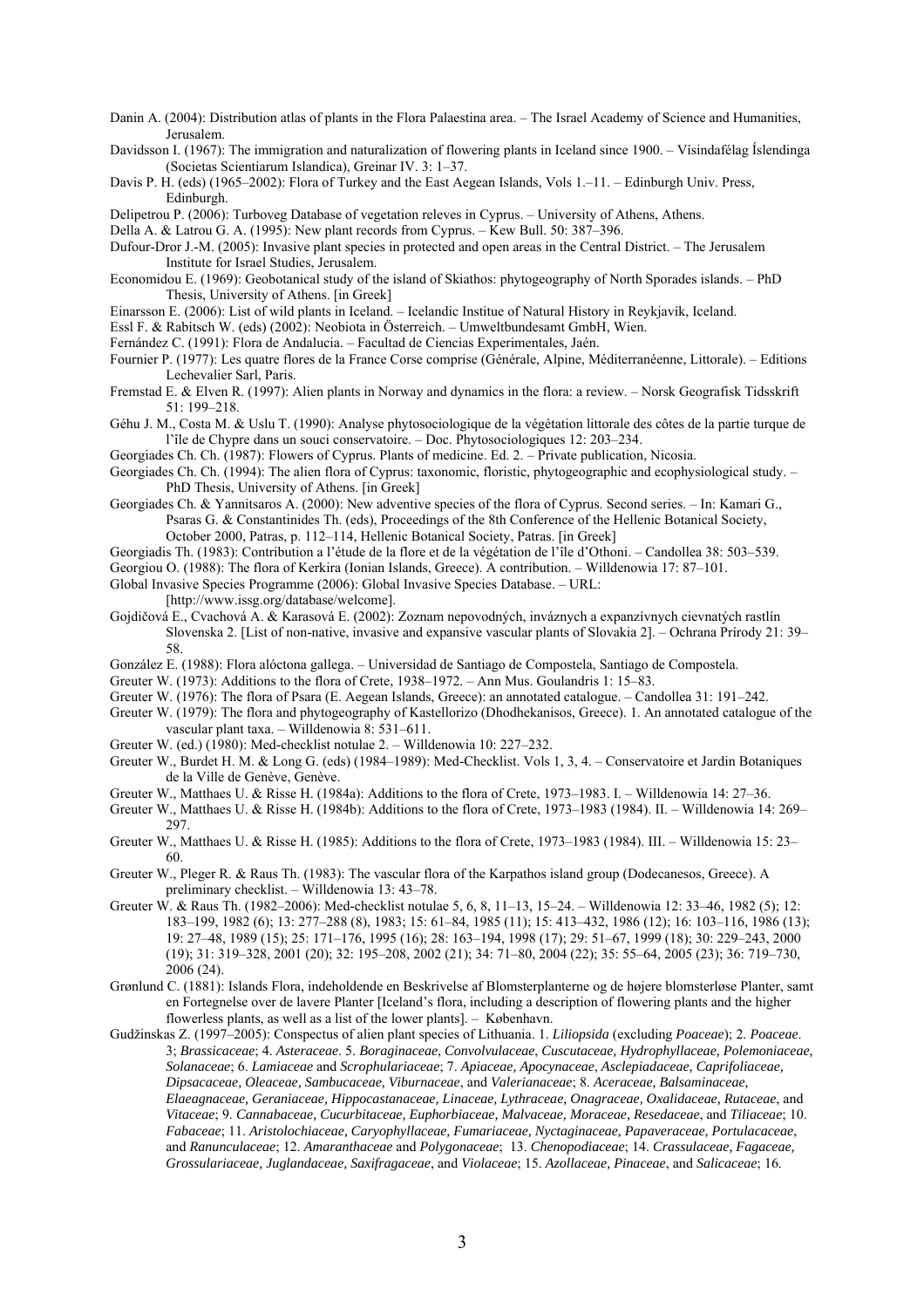*Rosaceae*. – Botanica Lithuanica 3: 3–23, 3: 107–134, 3: 215–249, 3: 335–366, 4: 21–35, 4: 119–135, 4: 249–265, 4: 363–377, 5: 13–25, 5: 103–114, 5: 203–218, 5: 313–226; 6: 3–16; 6: 115–127; 6: 235–242; 6: 345–364.

Gudžinskas Z. (2005): New alien *Saxifragaceae* in Lithuania. – Botanica Lithuanica 11: 17–21.

Guinochet M. & de Vilmorin R. (eds) (1973): Flore de France. – CNRS, Paris.

- Güner A., Özhatay N., Ekim T. & Başer K. H. C. (eds) (2000): Flora of Turkey and the East Aegean Islands (supplement 2). Vol 11. – Edinburgh Univ. Press, Edinburgh.
- Hadjikyriakou G. (2008): Aromatic plants and spices in Cyprus from the antiquity to the present. Bank of Cyprus Publications, Lefkosia.
- Hadjikyriakou G. & Hadjisterkotis E. (2002): The adventive plants of Cyprus with new records of invasive species. Z. Jagdwiss. 48: 59–71.
- Hadjikyriakou G., Makris C. & Christofides Y. (2004): Additions to the flora of Cyprus. J. Bot. Soc. Bot. France 27: 31– 46.
- Halada L. (1997): Archeofyty flóry Slovenska: predbežný zoznam [Archaeophytess of the flora of Slovakia: a preliminary list]. – Bulletin Slovenskej Botanickej Spolocnosti 19: 129–136.
- Hämet-Ahti L., Palmén A., Alanko P. & Tigerstedt P. M. A. (1992): Suomen puu- ja pensaskasvio [Woody flora of Finland]. – In: Dendrologian Seura, Helsinki.
- Hämet-Ahti L., Suominen J., Ulvinen T. & Uotila P. (eds) (1998): Retkeilykasvio [Field flora of Finland]. Finnish Museum of Natural History, Botanical Museum, Helsinki.
- Hand R. (2000): Contributions to the flora of Cyprus I. Willdenowia 30: 53–65.
- Hand R. (2001–2006): Supplementary notes to the flora of Cyprus II–V. Willdenowia 31: 383–409, 2001 (II); 33: 305–325, 2003 (III); Willdenowia 34: 427–456, 2004 (IV); 36: 761–809, 2006 (V).
- Hanelt P. (ed.) (2001): Mansfeld's encyclopedia of agricultural and horticultural crops. Vols 1, 2, 4, 5. Springer-Verlag, Berlin etc.
- Hansen A. (1964): Nogle nye adventivarter i Danmark [Some new adventive species in Denmark]. Botanisk Tidsskrift 59: 339–340.
- Hansen A. (1980): Eine Liste der Flora der Inseln Kos, Kalymnos, Pserimos, Telendos und Nachbar-Inselchen (Ostägäis, Griechenland). – Biol. Gallo-Helen. 9: 3–105.
- Hansen A. (1982): Additions to and notes on the flora of Corfu and Vidos (Ionian Islands, Greece). Bot. Chron. 2: 18–49.
- Hansen A. & Nielsen H. (1993): Contribution to the flora of Lesvos (Mitilini), Greece. Willdenowia 23: 143–156.
- Hansen K. (1966): Vascular plants in the Faeroes. Horizontal and vertical distributions. Dansk Botanisk Arkiv 24: 125– 127.
- Hansen K. (ed.) (1988): Dansk feltflora [Danish field flora]. Gyldendal, Copenhagen.
- Hartvig P., Leth P., Nielsen H. & Plöger E. (1992): Atlas flora Danica. Taxonliste. Dansk Botanisk Forening og Københavns Universitet, København.
- Haslam S. M., Sell P. D. & Wolseley P. A. (1977): A flora of the Maltese islands. Malta Univ. Press, Msida, Malta.
- Herbarium of CBG NASB MSKH (2006): Plants of Belarus. URL: [http://hbc.bas-net.by/plantae/eng/default.php].
- Hill M., Baker R., Broad G., Chandler P. J., Copp G. H., Ellis J., Jones D., Hoyland C., Laing I., Longshaw M., Moore N., Parrott D., Pearman D., Preston Ch., Smith R. M. & Waters R. (2005): Audit of non-native species in England. – Report to English Nature, Peterborough, UK.
- Hofmann U. (1968): Untersuchungen an Flora und Vegetation der Ionischen Insel Levkas. Mitt. Bot. Mus. Univ. Zürich 239: 209–256.
- Holmboe J. (1914): Studies on the vegetation of Cyprus. Bergens Museums Skrifter, NY Raekke, 1 (2): 1–344.
- Izquierdo I., Martín J. L., Zurita N. & Arechavaleta M. (eds) (2001): Lista de especies silvestres de Canarias (hongos, plantas y animales terrestres). – Consejería de Política Territorial y Medio Ambiente Gobierno de Canarias, La Laguna.
- Jalas J. & Suominen J. (eds) (1976–1994): Atlas Florae Europaeae. Vols 3–5, 9–11. Committee for Mapping the Flora of Europe and Societas Biologica Fennica Vanamo, Helsinki.
- Jalas J., Suominen J., Lampinen R. & Kurtto A. (eds) (1999): Atlas Florae Europaeae. Vol 12. Committee for Mapping the Flora of Europe and Societas Biologica Fennica Vanamo, Helsinki.
- Jauzein P. (1995): Flore des champs cultivés. INRA, Paris.
- Jauzein P. (2001): Biodiversité des champs cultivés: l'enrichissement floristique. Dossiers de l'Environnement de l'INRA 21: 43–64.
- Jeanmonod D. & Natali A. (1996): Flore analytique des plantes introduites en Corse. In: Jeanmonod D. & Burdet H. M. (eds), Compléments au prodrome de la flore Corse. Conservatoire et Jardin botaniques, Ville de Genève, Genève.
- Kabuce N. (2007): Latvijas svešzemju sugu saraksts [List of Latvian alien species]. URL: [http://latvijas.daba.lv/sveshie] Karlsson T. (1998): Förteckning över svenska kärlväxter [List of Swedish vascular plants]. – Svensk Botanisk Tidskrift 91:
- 241–560.
- Kavvadas D. S. (1956): An illustrated botanical dictionary. Vols A–H. G. P. Xenos, Athens. [in Greek]
- Kerguélen M. (1987): Données taxonomiques, nomenclaturales et chorologiques pour une révision de la flore de France. Lejeunia 120: 1–264.
- Klotz S., Kühn I. & Durka W. (eds) (2002): BIOLFLOR Eine Datenbank mit biologisch-ökologischen Merkmalen zur Flora von Deutschland. – Schriftenreihe für Vegetationskunde 38: 1–334.
- Krigas N. & Kokkini S. (2004): A survey of the alien vascular flora of the urban and suburban area of Thessaloniki, N Greece. – Willdenowia 34: 81–99.
- Krigas N., Lagiou E., Hanlidou E. & Kokkini S. (1999): The vascular flora of the Byzantine Walls of Thessaloniki (N Greece). – Willdenowia 29: 77–94.
- Kukk T. (1999): Eesti taimestik [Vascular plant flora of Estonia]. Tartu, Tallinn.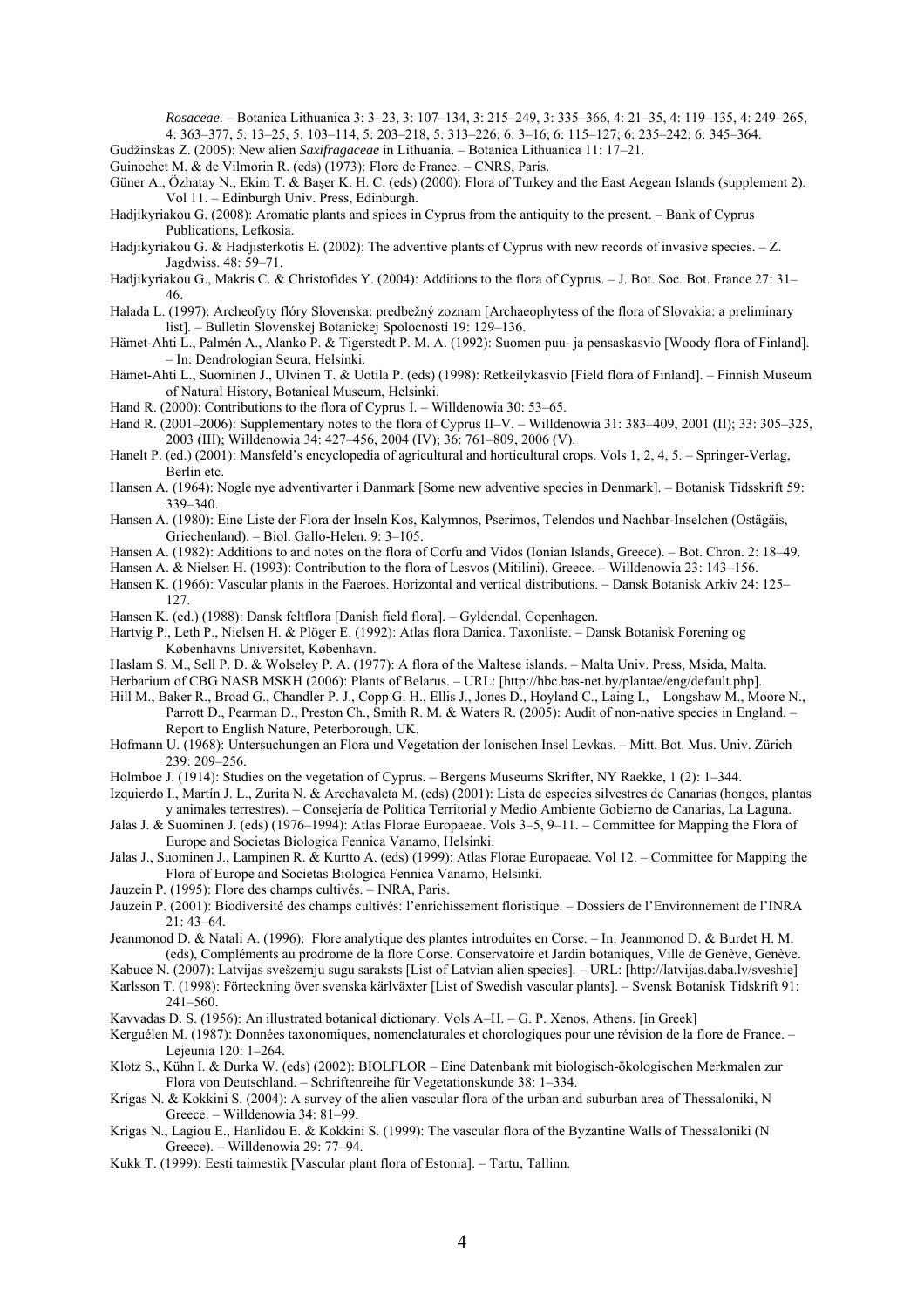Kurtto A. & Helynranta L. (1998): Helsingin kasvit. Kukkivilta kiviltä metsän syliin [Flora of Helsinki. From flowering stones to forest floor]. – City of Helsinki Environment Centre and Helsinki Univ. Press, Helsinki.

Kutiel P. B., Cohen O. & Nagoitza D. (eds) (2007): Dispersal of exotic trees by animals in the Dead Sea and Area Judean Desert. – Proc. First Meeting on Biological Invasions in Ecosystems in Israel, Ben Gurion University, Be'er Sheva. Lid J. & Lid D. T. (1994): Norsk Flora [Norwegian flora]. Ed. 6. – Ved Reidar Elven, Oslo.

Liška J. & Soldán Z. (2004): Alien vascular plants recorded from the Barentsburg and Pyramiden settlements, Svalbard. – Preslia 76: 279–290.

Lohammar G. (1955): The introduction of foreign water plants, with special reference to conditions in Northern Europe. – Verein Limnol. 12: 562–568.

Marchante H., Marchante E. & Freitas H. (2005): Plantas invasoras em Portugal: guia para identificação e controlo. [Invasive plant species in Portugal: guide for identification and control]. – URL: [http://www1.ci.uc.pt/invasoras]

Masalles R. M., Sans F. X. & Pino J. (1996): Flora alóctona de origen americano en los cultivos de Catalunya. – Anales del Jardín Botánico de Madrid 54: 436–442.

Meikle R. D. (1977): Flora of Cyprus. Vol 1. – The Bentham-Moxon Trust, Royal Botanic Gardens, Kew.

Meikle R. D. (1985): Flora of Cyprus. Vol 2. – The Bentham-Moxon Trust, Royal Botanic Gardens, Kew.

Mirek Z., Piękoś-Mirkowa H., Zając A. & Zając M. (2002): Flowering plants and pteridophytes of Poland: a checklist. – In: Mirek Z. (ed.), Biodiversity of Poland. 1., W. Szafer Institute of Botany, Polish Academy of Sciences, Krakow.

Moragues Botey E. & Rita Larrucea J. (2005): Els vegetals introduits a les Illes Balears [Plants introduced to the Balearic Islands]. – Doc. Técnics de Conservació II, 11: 3–126.

Mossberg B. & Stenberg L. (2003): Den nya nordiska floran [The New Nordic Flora]. – Wahlström and Widstrand, Stockholm.

Mosyakin S. L. & Yavorska O. G. (2003): The nonnative flora of the Kyiv (Kiev) urban area, Ukraine: a checklist and brief analysis. – Urban Habitats 1: 45–65.

Muller S. (2004): Plantes invasives en France. – Muséum national d'Histoire naturelle, Paris.

Panitsa M., Snogerup B., Snogerup S. & Tzanoudakis D. (2003): Floristic investigation of Lemnos Island (NE Aegean area, Greece). – Willdenowia 33: 79–105.

Pantelas V., Kyriakou K. & Papachristophorou T. (1997): Wild flowers and other plants of Cyprus. – Ministry of Agriculture, Natural Resources and Environment. [in Greek]

Pavlides G. A. (1985): Geobotanical study of Prespes National Park. Part I: Ecology, flora, phytogeography, vegetation. – University of Thessaloniki, Thessaloniki. [in Greek]

Pedersen A. (1972): Adventitious and cultivated plants in Greenland. – Meddelelser om Grønland 178: 1–99.

Phitos D. & Damboldt J. (1985): The flora of Kefallininia island. – Bot. Chron. 5: 4–204.

Pignatti S. (1982): Flora d'Italia. Vols 1–3. – Edagricole, Bologna

Porsild M. P. (1932): Alien plants and apophytes of Greenland. – Meddelelser om Grønland 92: 1–85.

Pradalie L. & Blot E. (2003): Plantes envahissantes de la région méditerranéenne. – Agence Méditerranéenne de l'Environnement, Conservatoire Botanique National Méditerranéen de Porquerolles, Îles Porquerolles, France.

Preston C. D., Pearman D. A. & Dines T. D. (2002): New atlas of the British and Irish flora. – Oxford Univ. Press, Oxford.

Protopopova V. V. (1991): Sinantropna flora Ukrainy i puti jej razvitija [The synanthropic flora of Ukraine and ways of its development]. – Naukova Dumka, Kiev.

Protopopova V. V., Shevera M. V. & Mosyakin S. L. (2006): Deliberate and unintentional introduction of invasive weeds: A case study of the alien flora of Ukraine. – Euphytica 148: 17–33.

Pyšek P., Sádlo J. & Mandák B. (2002b): Catalogue of alien plants of the Czech Republic. – Preslia 74: 97–186.

Raus Th. (1996a): Additions and amendments to the flora of the Karpathos island group (Dodekanesos, Greece). – Bot. Chron. 12: 21–53.

- Raus Th. (1996b): Flora von Paros und Antiparos (Kykladen, Griechenland). Ann. Naturhist. Mus. Wien 98 B, Suppl.: 237–278.
- Raus Th. & Raabe U. (2002): Paddy weeds: a neglected subject of Greek floristics. In: Kamari G., Psaras G., Kyparissis A. & Constantinidis Th. (eds), Proceedings of the 9th Scientific Congress of the Hellenic Botanical Society, May 2002, Kefalonia, Greece, p. 290–300, Hellenic Botanical Society, Patras.
- Rechinger K. H. (1939): Zur Flora von Ostmazedonien und Westthrazien. Bot. Jahrb. Syst. 69: 419–552.

Rechinger K. H. (1943): Flora Aegaea. – Akad. Wiss. Wien, Mat.-Naturwiss. Kl. Denk., 105: 1–924.

Rechinger K. H. (1961): Die Flora von Euboea. – Bot. Jahrb. Syst. 80: 294–465.

Reynolds S. C. P. (2002): A catalogue of alien plants in Ireland. – National Botanic Gardens Glasnevin Occasional Papers  $14 \cdot 1 - 414$ 

Sanz-Elorza M., Dana Sánchez E. D. & Sobrino Vesperinas E. (eds) (2004a): Sobre la presencia de cactáceas naturalizadas en la costa meridional de Cataluña. – Anales del Jardín Botánico de Madrid 61: 27–33.

Sanz-Elorza M., Dana Sánchez E. D. & Sobrino Vesperinas E. (eds) (2004b): Atlas de las plantas alóctonas invasoras en España. – Dirección General para la Biodiversidad, Madrid.

Sarika M. (1999): Floristic and phytosociological study on aquatic ecosystems of Epirus (NW Greece). – PhD Thesis, University of Athens. [in Greek]

Sarika M., Dimopoulos P. & Yannitsaros A. (2005): Contribution to the knowledge of the wetland flora and vegetation of Amvrakikos Gulf, W Greece. – Willdenowia 35: 69–85.

Scannel M. J. P. & Synnott D. M. (1972): Census catalogue of the flora of Ireland. – National Botanic Gardens, Glasnevin, Dublin.

Schäfer H. (2002): Flora of the Azores. A field guide. – Margraf Verlag, Weikersheim, Netherlands.

Schäfer H. (2003): Chorology and diversity of the Azorean flora. – Gebründer Borntraeger, Stuttgart.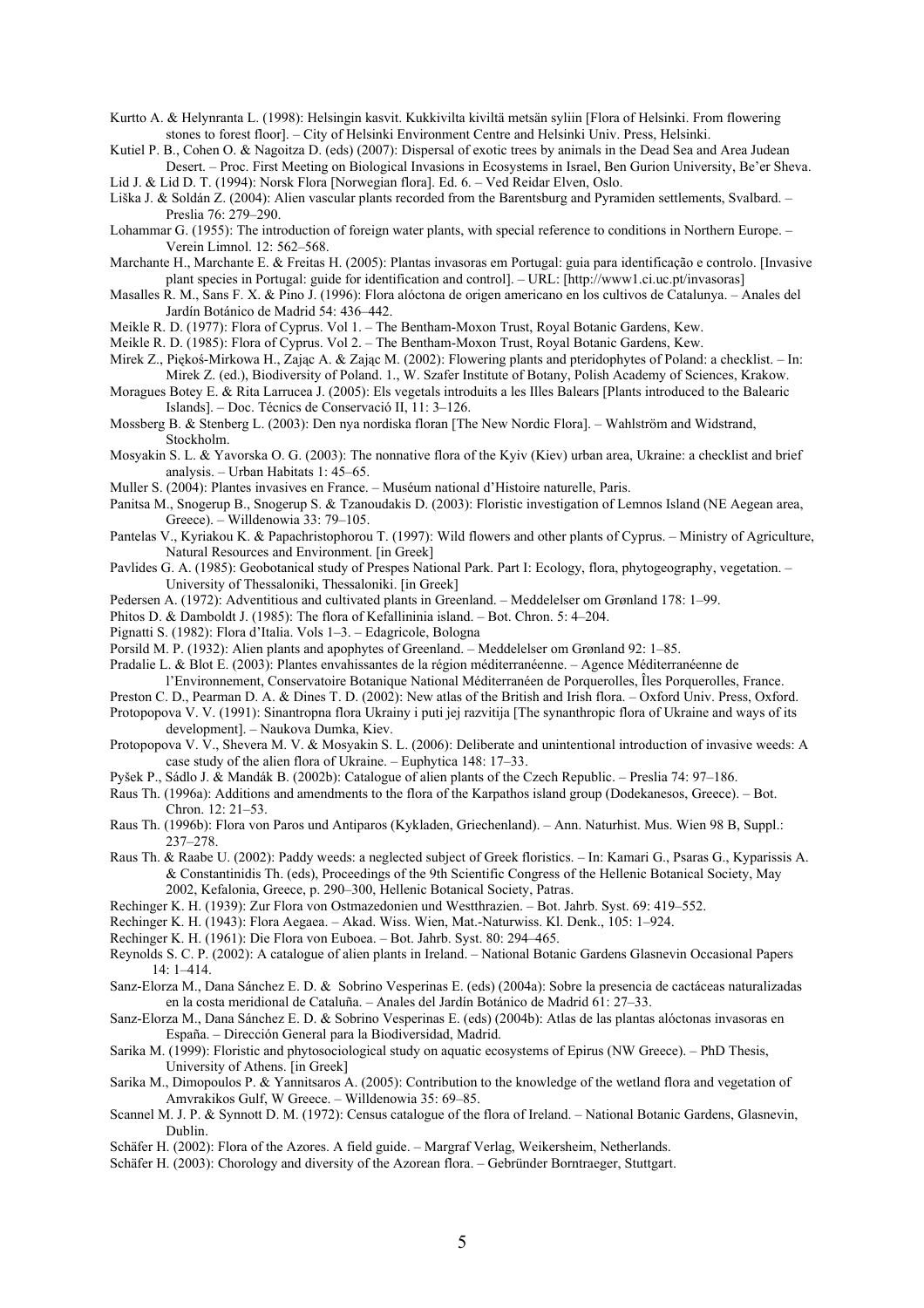- Sideris E. & Yannitsaros A. (1983): Hellenic educational encyclopedia. Natural sciences, Vol. 10: Phytologia. Ekdotiki Athinon, Athens. [in Greek]
- Sîrbu C. (2004): The alien (nonnative) flora of Moldavia (Romania). Lucr. Şt. Univ. Agr. Iaşi 47. [CD]
- Snogerup S. & Snogerup B. (1991): Flora and vegetation of the island of Agios Evstratios, Greece. Bot. Chron. 10: 527– 546.
- Snogerup S. & Snogerup B. (1993): Additions to the flora of Samos, Greece. Fl. Medit. 3: 211–222.
- Snogerup S. & Snogerup B. (2000): New localities for the Greek flora. Bot. Chron. 13: 267–270.
- Snogerup S., Snogerup B., Phitos D. & Kamari G. (2001): The Flora of Chios island (Greece). Bot. Chron. 14: 5–197.
- Strid A. & Tan K. (eds) (1997): Flora Hellenica. Vol 1. Koeltz Scientific Books, Königstein.
- Strid A. & Tan K. (eds) (2002): Flora Hellenica. Vol 2. ARG Gantner Verlag K.G., Ruggell.
- Svart H. E. & Lyck G. (1991): Introducerede planter: forvildede og adventive arter [Introduced plants: feral and adventive species]. – Skov-og Naturstyrelsen, København.
- Tamis W. L. M., van der Meijden R., Runhaar J., Bekker R.M., Ozinga W.A., Odé B. & Hoste I. (2004): Standaardlijst van de Nederlandse flora 2003 [Checklist of Dutch flora]. – Gorteria 30 (4/5): 101–195.
- Tokarska-Guzik B. (2005): The establishment and spread of alien plant species (kenophytes) in the flora of Poland. Wydawnictwi Uniwersytetu Śląskiego, Katowice.
- Tømmerås B. Å. (1994): Introduksjoner av fremmede organismer til Norge [The introduction of alien organisms to Norway]. – Norsk Institutt for Naturforskning Utredning 62: 1–141.
- Trigas P. & Iatrou G. (2000): Additions to the flora of Evvia (Greece). Bot. Chron. 13: 273–286.
- Tsintides T. C., Hadjikyriakou G. N. & Christodoulou C. S. (2002): Trees and shrubs of Cyprus. Foundation A. G. Leventis – Cyprus Forest Association, Lefkosia.
- Tsiotsiou V. & Christodoulakis D. (2004): Contribution to the urban ecology of Grece: The flora of Mesolongi city. Fl. Medit. 14: 129–151.
- Turland N. J., Chilton L. & Press J. R. (1993): Flora of the Cretan Area: annotated checklist and atlas. Natural History Museum, Her Majesty's Stationary Office, London
- Tutin T. G., Burges N. A., Chater A. O., Edmondson J. R., Heywood V. H., Moore D. M., Valentine D. H., Walters S. M. & Webb D. A. (1993): Flora Europaea. Vol. 1. Ed 2. – Cambridge Univ. Press, Cambridge.
- Tutin T. G., Heywood V. H., Burges N. A., Moore D. M., Valentine D. H., Walters S. M. & Webb D. A. (eds) (1964–1980): Flora Europaea. Vols. 1–5. – Cambridge Univ. Press, Cambridge.
- Valdés S., Talavera E. & Fernández-Galiano E. (eds) (1987). Flora vascular de Andalucía Occidental. Ketres, Barcelona. Verloove F. (2006): Catalogue of neophytes in Belgium (1800–2005). – Scripta Botanica Belgica 39: 1–89.
- Viegi L. (1993): Contributo alla conoscenza della biologia delle infestanti delle colture della Sardegna nord-occidentale. I. Censimento delle specie esotiche della Sardegna [Contribution to the knowledge of the biology of weeds of the North-West Sardinian crops. I. Inventory of the alien species of Sardinia]. – Bollettino della Società Sarda di Scienze Naturali 29: 116-234.
- Vieira R. M. S. (2002): Flora da Madeira plantas vasculares naturalizadas no arquipélago da Madeira [Flora of Madeira: Vascular Plants Naturalized on Madeira Archipelago]. – Boletim do Museu Municipal do Funchal (História Natural) Supl. 8: 5–281.
- Vladimirov V., Tan K. & Stevanovic V. (2006): New floristic records in the Balkans. 1. Phytol. Balcan. 12: 107–128.
- Waldburger E., Pavlovic V. & Lauber K. (2003): Flora des Fürstentums Liechtenstein in Bildern. Haupt Verlag, Bern.
- Walters S. M., Alexander J. C. M., Brady A., Brickell C. D., Cullen J., Green P. S., Heywood V. H., Matthews V. A., Robson N. K. B., Yeo P. F. & Knees S. G. (eds) (1989): The European garden flora. Vol 3. – Cambridge Univ. Press, Cambridge.
- Walters S. M., Brady A., Brickell C. D., Cullen J., Green P. S., Lewis J., Matthews V. A., Webb D. A., Yeo P. F. & Alexander J. C. M. (eds) (1986): The European garden flora. Vol 1. – Cambridge Univ. Press, Cambridge.

Weidema I. R. (ed.) (2000): Introduced species in the Nordic countries. – Nord Environment 13: 1–242.

- Wittenberg R. (2005): An inventory of alien species and their threat to biodiversity and economy in Switzerland. CABI Bioscience Switzerland Centre report to the Swiss Agency for Environment, Forests and Landscape.
- Yannitsaros A. (1969): Contribution to the flora and vegetation of the island of Kythira. PhD Thesis, University of Athens. [in Greek]
- Yannitsaros A. (1979): *Tagetes minuta* L. in Greece. Candollea 34: 99–107.
- Yannitsaros A. (1982): *Apium leptophyllum* (Pers) F. Mueller ex Bentham, a new adventive plant for Greece. Bot. Chron. 2: 167–173.
- Yannitsaros A. (1986): New data on the naturalization and distribution of *Coronopus didymus* (*Cruciferae*) in Greece. Willdenowia 16: 61–64. [in Greek]
- Yannitsaros A. (1990): The alien *Gramineae* of Greece: ecology, distribution and importance as weeds. In: Abstr. 7th Conference of the Hellenic Weeds Society, p. 12–13, Hellenic Weed Society, Athens. [in Greek]
- Yannitsaros A. (1991): Adventive flora of Crete: history, phytogeography, ecology and agricultural aspects. Bot. Chron. 10: 299–307.
- Yannitsaros A. (1992): A contribution to the adventive flora of Lesvos (E Aegean, Greece). In: Proceedings of the 14th Panhellenic Biological Conference, p. 153–156, Nicosia. [in Greek]
- Yannitsaros A. (1997): Alien *Solanaceae* important as weeds In: Proc. 10th Conference of the Hellenic Weeds Society, p. 19, Hellenic Weed Society, Athens. [in Greek]
- Yannitsaros A. (1998): Additions to the flora of Kithira (Greece) I. Willdenowia 28: 77–94.
- Yannitsaros A. (2004): Additions to the flora of Kithira (Greece) II. Willdenowia 34: 117–128.